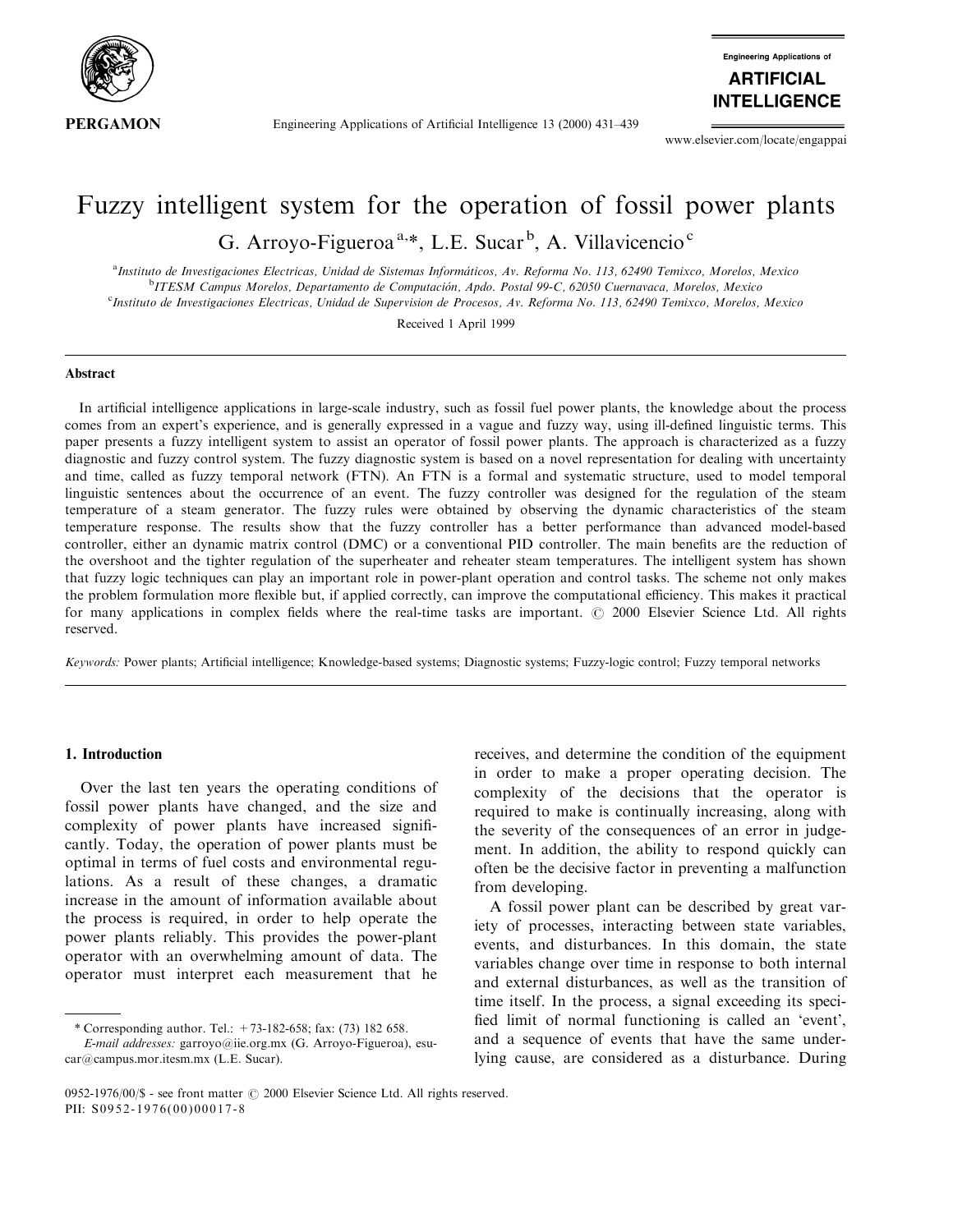disturbances, the operator must determine the best recovery action according to the type and sequence of the signals received. Current control systems do not provide the means for intelligent interpretation of sensor data, problem diagnosis, coping with large process disturbances or predicting the consequences of control actions. In a major upset, the operator may be confronted with a large number of alarms, but very limited help from the system, concerning the underlying plant condition. To understand the plant condition will require the time-consuming task of analyzing the incoming data, before any action is taken.

Analytical solution methods exist for many power operation and control problems. However, the mathematical formulations of real-word processes are derived under certain restrictive assumptions, and even with these assumptions the resolution of power-plant problems is not trivial. On the other hand, there are many uncertainties in the process, because power plants are large, complex and influenced by unexpected events and the evolution of time. Therefore, there is a growing tendency to design supervision and control systems using artificial intelligence techniques as a complement to mathematical approaches; these have proved to be effective when properly coupled together (Santos et al., 1996; Yager, 1997; Yen, 1999).

Artificial intelligence techniques have been through extensive practical implementations in industry in the form of intelligent control. One of the most successful expert-system techniques, applied to a wide range of control applications, has been fuzzy-set theory (Mamdani, 1994; Monoh et al., 1995; Verbruggen and Babuska, 1999). The expert's empirical knowledge is generally expressed in language containing ambiguous or vague descriptions. The use of fuzzy sets provides a very powerful tool for extending the capability of binary logic in ways that enable a much better representation of this knowledge. From the process-control point of view, fuzzy approaches provide good support for translating the heuristic skilled operator's knowledge about the process and control procedures (expressed as imprecise linguistic sentences) into numerical algorithms (Kandel et al., 1999).

The growing number of publications on applications of fuzzy-set-based techniques to industrial automation indicates its potential role in solving power-plant problems. Some applications, such as diagnostic systems (Chen, 1995; Arroyo-Figueroa et al., 1998; Feng et al., 1998); fuzzy classification (Yuan and Shaw, 1995; Boyen and Wehenkel, 1999); and decision support systems (Zimmerman, 1996; El-Hawary, 1998; Feng and Xu, 1999); could be implemented to assist the operator of a power plant. In the context of power plants, the knowledge comes from an expert's experience, but this experience is generally expressed in a vague fuzzy imprecise way, using ill-defined linguistic sentences

such as "The temperature is fairly high", or "The event occurs after 3 min''. With fuzzy logic, each linguistic sentence can be defined by a possibility distribution, and used for reasoning tasks in a diagnostic system. For control proposes, the nonlinearities of the process can be modeled using fuzzy-logic techniques (Verbruggen and Bruijn, 1997).

This paper deals with the diagnostic and control tasks, proposing the application of fuzzy-logic techniques in a fossil power plant. The aim of the fuzzy expert system is to assist an operator of the power plant. The paper is organized as follows. A brief description of the architecture of the fuzzy expert system is given in Section 2. In Section 3, the fuzzy diagnostic shell is described. The fuzzy diagnostic shell is based on a novel methodology for dealing with uncertainty and time, called `fuzzy temporal network' (FTN). The diagnosis of a power load increment is presented as illustrative example. Section 4 presents the design and development of the fuzzy-logic controller for steam temperature regulation. The performance of the fuzzy controller was evaluated against two other kinds of controllers, the conventional PID controller and the predictive DMC controller. Section 5 presents the main conclusions according to the analysis and results derived from the development.

### 2. Fuzzy intelligent system architecture

The modular fuzzy intelligent system proposed in this paper is shown in Fig. 1. The fuzzy system consists of five subsystems: data-acquisition system; signal-validation system; supervisory system; diagnostic system; and expert controller system; and two data structures: dynamic database and knowledge base. The



Fig. 1. Architecture of the intelligent system for the operation of fossil power plants.